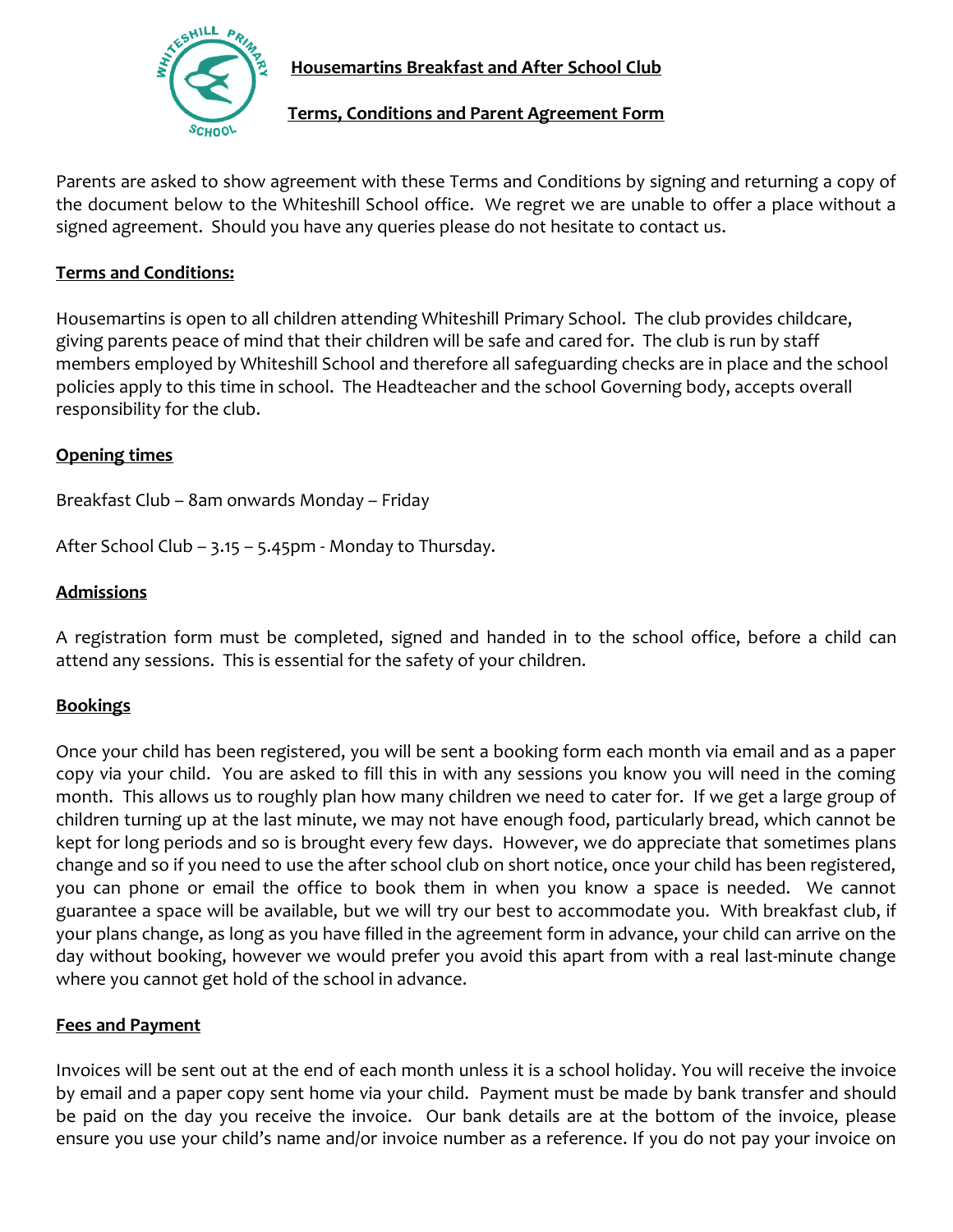time we can withdraw the use of our childcare facilities for your child. We can accept some childcare voucher scheme for payments. Please contact the office should you wish to pay in this way.

#### **Session Charges**

Housemartins After School Club is charged at £8 per child per session.

Breakfast club is charged at £4 per child per session.

### **Cancellation of Sessions**

There will be no charge for sessions cancelled more than 2 working days prior to booking. Any sessions cancelled or not attended, within this 48-hour period will incur a £1.00 per child cancellation fee.

#### **Late collection at After School Club**

If you arrive after 5:45pm, you will be charged £10 for every 15 minutes of non-collection of your child/ren, to cover extra wages and caretaking costs. We will phone you to remind you to collect your child from 5:45pm and after 30 minutes of non-collection and no messages from you we may need to inform Social Services as a child protection emergency. Please do make sure if you are running late, you keep in touch with us by phoning the school as soon as you know.

## **A Typical After School Club Session**

Reception children attending Housemartins Club will be taken to the school hall by a member of staff. Older children in Elm, Maple and Oak class are encouraged to make their own way to the school hall. Throughout the session, the children will have access to a wide range of activities. All children will be encouraged to help tidy up at the end of the session.

#### **Possible Activities:**

- Sitting together to eat our snack and talk to each other
- Supervised outdoor play (weather permitting)
- A range of play based activities
- Toys, games & drawing
- Arts and crafts
- Cooking and food activities

## **A Typical Breakfast Club Session**

Children are given breakfast on their arrival and then when they have finished they can play board games, do colouring etc before going through to the classrooms at the start of the school day.

## **Snacks**

All children will be provided with toast every evening as a snack – we have a range of toppings that they can choose from e.g. jam, marmite. The children also have popcorn on some evenings if we have a movie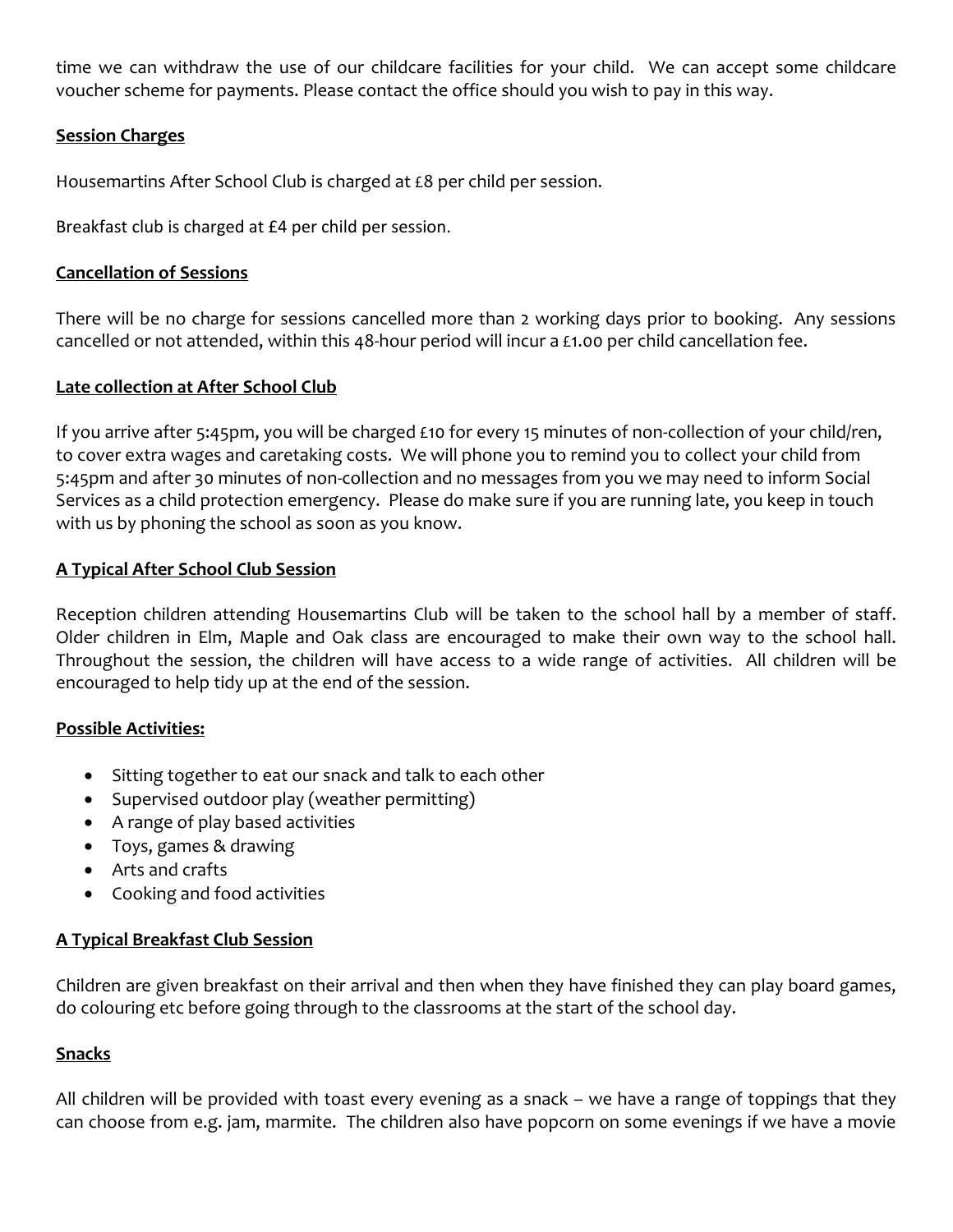on the big screen! If children have done a food activity at after school club, they will be allowed to eat it during the session. Water and Squash is freely available.

During breakfast club, Cereal and toast are provided for those children arriving before 8.40am, along with a drink of squash or water.

Any dietary concerns will be identified from the Whiteshill Primary School medical form which you complete at the start of every school year. If you are not happy for them to eat any extra cooking they have done during the session (e.g. cakes, biscuits), please indicate this on the registration form. If you do not, we will assume that you are happy for them to eat any food we provide, in accordance with any dietary requirements registered with the school.

## **Toys and Games**

Please do not allow your child to bring in toys or games from home, as this can cause upset if the items become lost or broken. We take no responsibility for any items brought in from home.

## **Behaviour**

All children are expected to behave well, show respect, be polite, look after equipment and resources, be co-operative and courteous to staff and each other. We will of course deal with any incidences in line with our school behaviour policy as we would during the day time in school. If children continue to behave inappropriately, after the behaviour policy has been implemented and all attempts to accommodate them have failed, we may have to advise parents to remove their child from Whiteshill After School Club either permanently or temporarily depending on circumstances. Our prime concern is for the happiness and wellbeing of all the children. This is of course incredibly rare and not something we have ever had to do or anticipate having to do.

#### **Illness and Medication**

All illness and medication will be dealt with in line with the school 'Supporting Children with a Medical Condition Policy'. If your child has asthma or any other regular medication in school e.g. epi-pen, inhaler, this will be used at after school club as well in line with school policy. If your child becomes ill during a club session, every attempt will be made to contact one of the people listed on the registration form, to arrange collection of the sick child. Your child will be cared for until collected.

In the case of a minor accident, basic first aid will be administered. We have at least one member of staff each session who is a qualified paedeatric first aider. In the case of an accident requiring more than the basic first aid, every attempt will be made to contact the parent/legal guardian to advise or discuss with him/her the course of action to be taken. However, in an emergency, we may have to contact medical professionals in your absence. The medical form which you complete at the start of every school year will be used to identify medical and dietary needs. All first aid will be dealt with in line with our 'First Aid' policy, which can be found on the school website.

All illness or accidents will be recorded on the school accident form and parents or guardians will be informed on collection and asked to sign to say they have been told. Please note that all staff has access to a telephone at all times to enable them to make contact in the event of an emergency.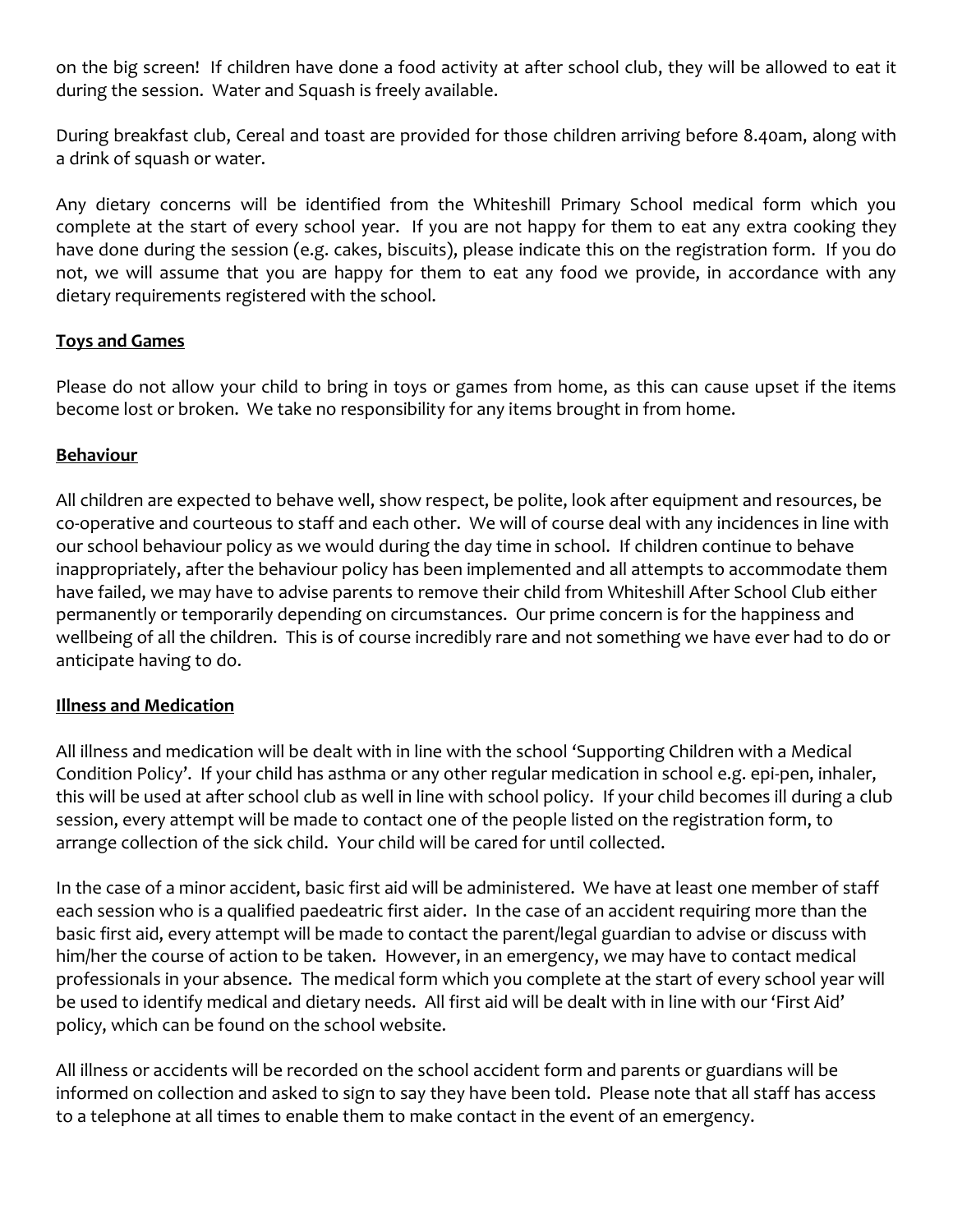## **Drop-off and Pick-up**

On arrival at the school to collect your child from After School Club you will need to press the bell on the school gate and once let in, go to the school hall to collect your child. If a member of staff is not there to greet you, please press the buzzer on the inner gate to let staff know that you are there. You will need to sign your child out on arrival so that we know they have left the building safely.

Children attending the Whiteshill School Breakfast Club must be accompanied to the school Hall by a parent/carer and not left at the school gate to walk in on his/her own. Please make sure you do not leave until your child is safely inside the school hall with a member of staff as otherwise we will not know that they are on the school site.

In case we are experiencing difficulties with the gate, or in an emergency, please phone the school number 01453 762 949. The After School Club or office staff will answer this line.

*Your child may only be collected from After School Club by the people you have informed us of on the school 'Going Home List' which the After School Club staff will have a copy of. If you have arranged for someone else to pick up your child, you need to inform the school office of this before 3.15pm or phone the school number and talk to After School Club staff directly in an emergency last-minute situation.*